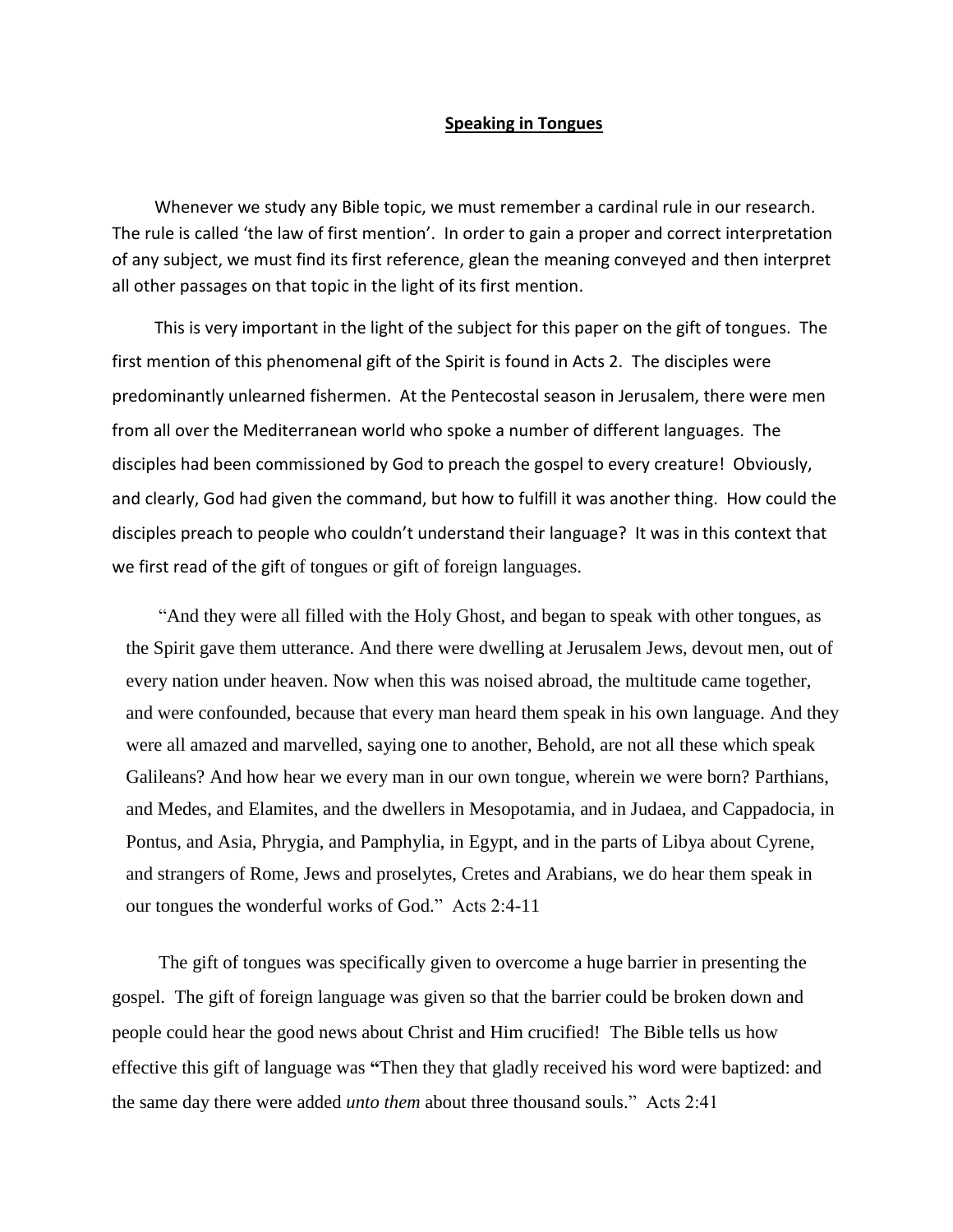The next major place where tongues are spoken of is in 1 Corinthians 14. Before analyzing this chapter, it must be noted that there were many problems in Corinth. There were those exalting various apostles (chapters 1-3), fornication (chapter 5), taking brethren to court (chapter 6), marital troubles (chapter 7), offering food to idols (chapter 8), and the resurrection (chapter 15). This is just to name some of the problems in Corinth. With the gift of tongues discussed so prominently in chapter 14, this was also a troublesome spot as well. Let us proceed to see what Paul says in this chapter.

 **"**[Follow after charity, and desire spiritual](http://www.kingjamesbibleonline.org/1-Corinthians-14-1/) *gifts*, but rather that ye may prophesy. [For he](http://www.kingjamesbibleonline.org/1-Corinthians-14-2/)  that speaketh in an *unknown* [tongue speaketh not unto men, but unto God: for no man](http://www.kingjamesbibleonline.org/1-Corinthians-14-2/)  understandeth *him*[; howbeit in the spirit he speaketh mysteries.](http://www.kingjamesbibleonline.org/1-Corinthians-14-2/) [But he that prophesieth](http://www.kingjamesbibleonline.org/1-Corinthians-14-3/)  speaketh unto men *to* **edification**[, and exhortation, and comfort.](http://www.kingjamesbibleonline.org/1-Corinthians-14-3/) [He that speaketh in](http://www.kingjamesbibleonline.org/1-Corinthians-14-4/)  an *unknown* tongue **edifieth** [himself; but he that prophesieth](http://www.kingjamesbibleonline.org/1-Corinthians-14-4/) **edifieth** the church. [I would that](http://www.kingjamesbibleonline.org/1-Corinthians-14-5/)  [ye all spake with tongues, but rather that ye prophesied: for greater](http://www.kingjamesbibleonline.org/1-Corinthians-14-5/) *is* he that prophesieth than [he that speaketh with tongues, except he interpret, that the church may receive](http://www.kingjamesbibleonline.org/1-Corinthians-14-5/) **edifying**." 1 Corinthians 14: 1-5

Paul's greatest concern was that church be uplifted or edified. When people come in speaking a foreign language and there is no one there to interpret, no one is helped. How can a person be blessed by the gift of tongues when no one understands the language being spoken? Paul exalts prophesying higher than tongues because people can understand prophecy in their own language!!

 ["Now, brethren, if I come unto you speaking with tongues, what shall I profit you, except](http://www.kingjamesbibleonline.org/1-Corinthians-14-6/)  [I shall speak to you either by revelation, or by knowledge, or by prophesying, or by doctrine?](http://www.kingjamesbibleonline.org/1-Corinthians-14-6/) [And even things without life giving sound, whether pipe or harp, except they give a distinction](http://www.kingjamesbibleonline.org/1-Corinthians-14-7/)  [in the sounds, how shall it be known what is piped or harped?](http://www.kingjamesbibleonline.org/1-Corinthians-14-7/) [For if the trumpet give an](http://www.kingjamesbibleonline.org/1-Corinthians-14-8/)  [uncertain sound, who shall prepare himself to the battle?](http://www.kingjamesbibleonline.org/1-Corinthians-14-8/) [So likewise ye, except ye utter by the](http://www.kingjamesbibleonline.org/1-Corinthians-14-9/)  [tongue words easy to be understood, how shall it be known what is spoken? For ye shall speak](http://www.kingjamesbibleonline.org/1-Corinthians-14-9/)  [into the air.](http://www.kingjamesbibleonline.org/1-Corinthians-14-9/) [There are, it may be, so many kinds of voices in the world, and none of](http://www.kingjamesbibleonline.org/1-Corinthians-14-10/)  them *is* [without signification.](http://www.kingjamesbibleonline.org/1-Corinthians-14-10/) [Therefore if I know not the meaning of the voice, I shall be unto](http://www.kingjamesbibleonline.org/1-Corinthians-14-11/)  [him that speaketh a barbarian, and he that speaketh](http://www.kingjamesbibleonline.org/1-Corinthians-14-11/) *shall be* a barbarian unto me. [Even so ye,](http://www.kingjamesbibleonline.org/1-Corinthians-14-12/)